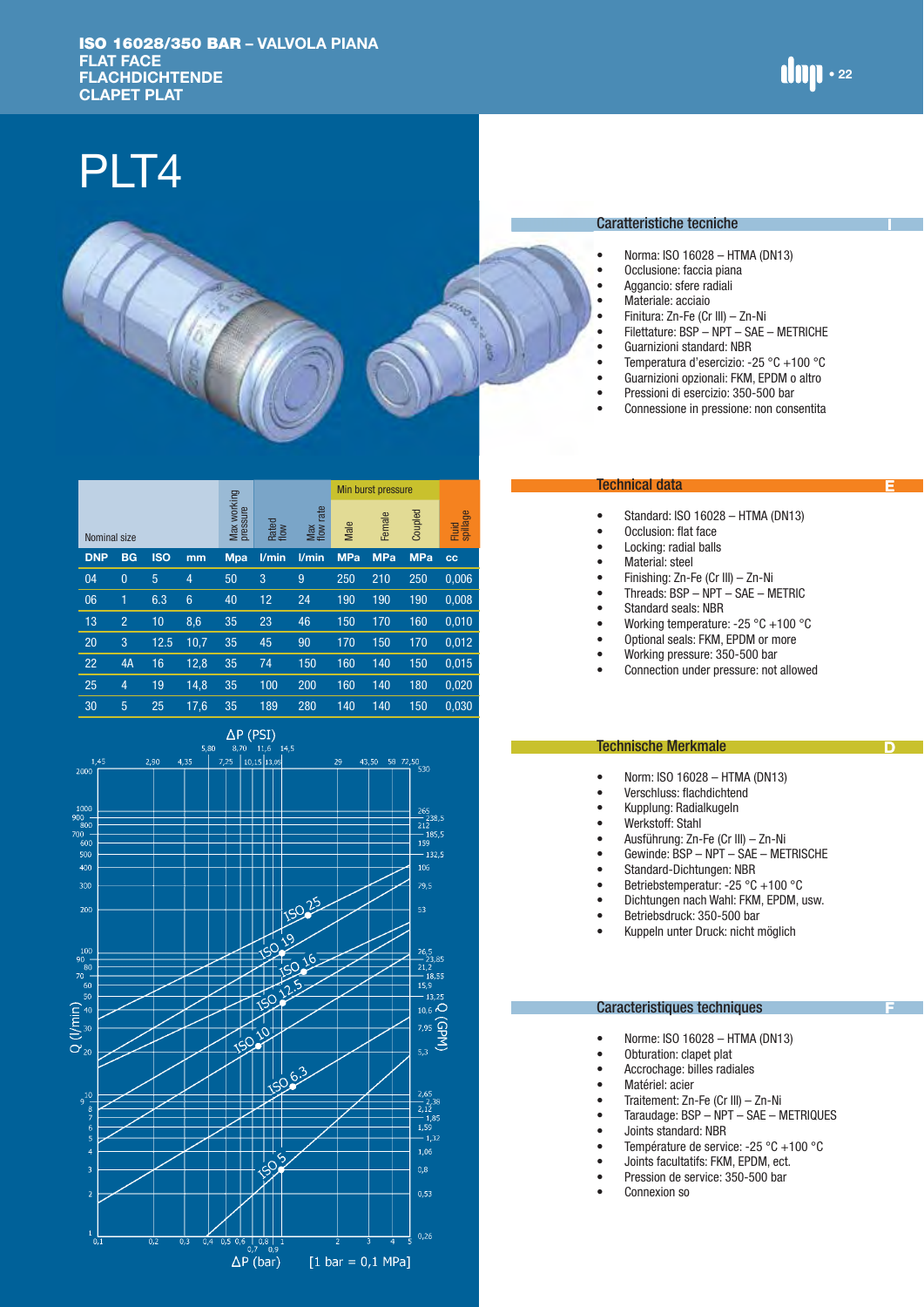**PLT4 DN04 - BG 0 - ISO 5**



| THREADS         | L2       | $\mathsf{L3}$        | $\mathsf F$                                                                                                                                                                                                                                                                                                                            | STANDARD     | FEMMINA - FEMALE - MUFFE - FEMELLE |        |                            | MASCHIO - MALE - STECKER - MALE |     |                            |
|-----------------|----------|----------------------|----------------------------------------------------------------------------------------------------------------------------------------------------------------------------------------------------------------------------------------------------------------------------------------------------------------------------------------|--------------|------------------------------------|--------|----------------------------|---------------------------------|-----|----------------------------|
|                 |          |                      |                                                                                                                                                                                                                                                                                                                                        |              | COD. F                             | (g)    | Weight Packaging<br>(pcs.) | COD. M                          | (g) | Weight Packaging<br>(pcs.) |
| IG <sub>1</sub> | 48,6     | 43,5                 | <b>BSP 1/8"</b>                                                                                                                                                                                                                                                                                                                        | DIN 3852-2-X | PLT4.0404.112                      | 92     | 192                        | PLT4.0404.113                   | 51  | $300\,$                    |
|                 | 48,6     | 43,5                 | NPT 1/8"                                                                                                                                                                                                                                                                                                                               | ANSI B1.20.3 | PLT4.0404.012                      | $93\,$ | 192                        | PLT4.0404.013                   | 52  | $300\,$                    |
| IG <sub>2</sub> | $50,\!6$ | 45,5                 | 7/16"-20 UNF 2B                                                                                                                                                                                                                                                                                                                        | SAE J 1926-1 | PLT4.0412.032                      | 94     | 192                        | PLT4.0412.033                   | 53  | $300\,$                    |
|                 |          |                      |                                                                                                                                                                                                                                                                                                                                        |              |                                    |        |                            |                                 |     |                            |
|                 |          |                      |                                                                                                                                                                                                                                                                                                                                        |              |                                    |        |                            |                                 |     |                            |
|                 |          |                      |                                                                                                                                                                                                                                                                                                                                        |              |                                    |        |                            |                                 |     |                            |
|                 |          |                      |                                                                                                                                                                                                                                                                                                                                        |              |                                    |        |                            |                                 |     |                            |
|                 |          | $\prod_{\mathsf{F}}$ |                                                                                                                                                                                                                                                                                                                                        |              |                                    |        |                            |                                 |     |                            |
| <b>THREADS</b>  |          |                      | $\begin{picture}(120,17) \put(15,15){\line(1,0){150}} \put(15,15){\line(1,0){150}} \put(15,15){\line(1,0){150}} \put(15,15){\line(1,0){150}} \put(15,15){\line(1,0){150}} \put(15,15){\line(1,0){150}} \put(15,15){\line(1,0){150}} \put(15,15){\line(1,0){150}} \put(15,15){\line(1,0){150}} \put(15,15){\line(1,0){150}} \put(15,15$ |              |                                    |        |                            |                                 |     |                            |

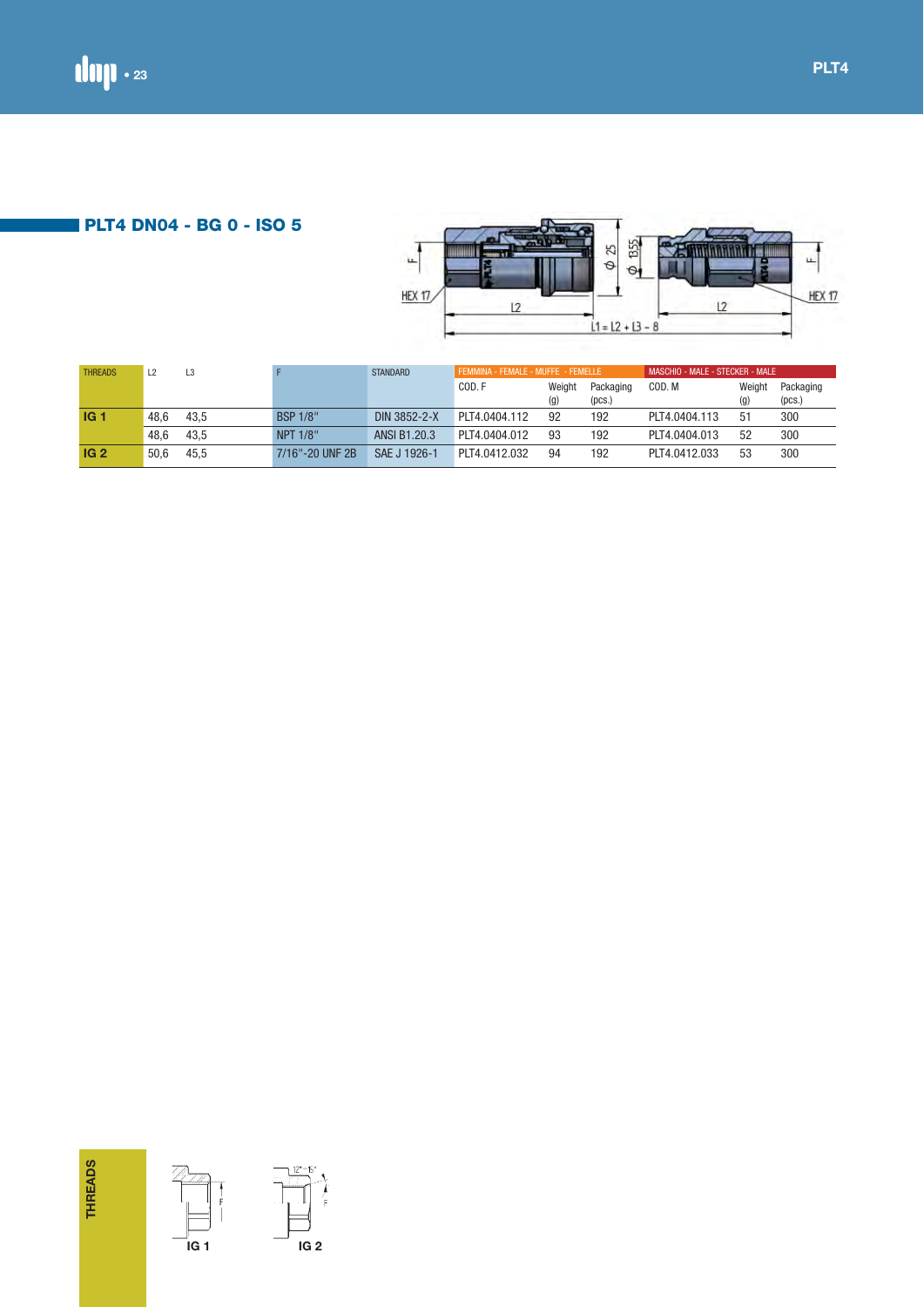**PLT4 DN06 - BG 1 - ISO 6.3**



| <b>THREADS</b>   | L2   | L3      | L4        | ØT         | F               | <b>STANDARD</b>     | FEMMINA - FEMALE - MUFFE - FEMELLE |        |           | MASCHIO - MALE - STECKER - MALE |        |           |
|------------------|------|---------|-----------|------------|-----------------|---------------------|------------------------------------|--------|-----------|---------------------------------|--------|-----------|
|                  |      |         |           |            |                 |                     | COD.F                              | Weight | Packaging | COD.M                           | Weight | Packaging |
|                  |      |         |           |            |                 |                     |                                    | (g)    | (pcs.)    |                                 | (g)    | (pcs.)    |
| <b>IG1</b>       | 58,5 | 52      |           |            | <b>BSP 1/4"</b> | DIN 3852-2-X        | PLT4.0606.112                      | 181    | 100       | PLT4.0606.113                   | 98     | 200       |
|                  | 58,5 | 52      |           |            | <b>NPT 1/4"</b> | <b>ANSI B1.20.3</b> | PLT4.0606.012                      | 182    | 100       | PLT4.0606.013                   | 99     | 200       |
|                  | 58,5 | 52      |           |            | <b>BSP 3/8"</b> | DIN 3852-2-X        | PLT4.0610.112                      | 170    | 100       | PLT4.0610.113                   | 89     | 200       |
|                  | 58,5 | 52      |           |            | <b>NPT 3/8"</b> | <b>ANSI B1.20.3</b> | PLT4.0610.012                      | 173    | 100       | PLT4.0610.013                   | 91     | 200       |
|                  | 58,5 | 52      |           |            | M16x1,5         | ISO 6149-1          | PLT4.0616.102                      | 173    | 100       | PLT4.0616.103                   | 92     | 200       |
|                  | 58,5 | 52      |           |            | M18x1,5         | ISO 6149-1          | PLT4.0618.102                      | 166    | 100       | PLT4.0618.103                   | 85     | 200       |
| IG <sub>2</sub>  | 58,5 | 52      |           |            | 9/16"-18 UNF 2B | SAE J 1926-1        | PLT4.0615.032                      | 178    | 100       | PLT4.0615.033                   | 95     | 200       |
| <b>AG2</b>       | 63,6 |         | 53,9 14,1 |            | 9/16"-18 UNF 2A | <b>SAE J 514</b>    | PLT4.0615.302                      | 194    | 100       | PLT4.0615.303                   | 83     | 200       |
| AGS <sub>2</sub> | 82,8 | 73,1    | 33,3      |            | 9/16"-18 UNF 2A | <b>SAE J 514</b>    | PLT4.0615.502                      | 181    | 70        | PLT4.0615.503                   | 96     | 100       |
| <b>AG 5</b>      | 64   | 54,3 12 |           |            | <b>BSP 3/8"</b> | DIN 3852-2-B        | PLT4.0610.212                      | 202    | 100       | PLT4.0610.213                   | 91     | 200       |
|                  | 63,5 | 53,8 12 |           |            | <b>BSP 1/4"</b> | DIN 3852-2-A        | PLT4.0606.712                      | 197    | 100       | PLT4.0606.713                   | 86     | 200       |
|                  | 64   | 54,3 12 |           |            | <b>BSP 3/8"</b> | DIN 3852-2-A        | PLT4.0610.712                      | 202    | 100       | PLT4.0610.713                   | 91     | 200       |
| <b>AG 7</b>      | 63,5 | 53,8 14 |           |            | <b>NPT 1/4"</b> | <b>ANSI B1.20.3</b> | PLT4.0606.022                      | 168    | 100       | PLT4.0606.023                   | 85     | 200       |
|                  | 63,5 | 53,8 14 |           |            | R 1/4"-19       | <b>UNI ISO 7/1</b>  | PLT4.0606.042                      | 168    | 100       | PLT4.0606.043                   | 85     | 200       |
| AG <sub>3</sub>  | 59,5 | 49,8 10 |           | 06L        | M12x1,5         | ISO 8434-1-L        | PLT4.0612.302                      | 165    | 100       | PLT4.0612.303                   | 80     | 200       |
|                  | 59,5 | 49,8 10 |           | 08L        | M14x1,5         | ISO 8434-1-L        | PLT4.0614.302                      | 166    | 100       | PLT4.0614.303                   | 81     | 200       |
|                  | 60,5 | 50,8 11 |           | 10L        | M16x1,5         | ISO 8434-1-L        | PLT4.0616.302                      | 168    | 100       | PLT4.0616.303                   | 82     | 200       |
|                  | 60,5 | 50,8 11 |           | 12L        | M18x1,5         | ISO 8434-1-L        | PLT4.0618.302                      | 168    | 100       | PLT4.0618.303                   | 83     | 200       |
|                  | 61,5 | 51,8 12 |           | 08S        | M16x1,5         | ISO 8434-1-S        | PLT4.0616.402                      | 171    | 100       | PLT4.0616.403                   | 86     | 200       |
|                  | 61,5 | 51,8 12 |           | <b>10S</b> | M18x1,5         | ISO 8434-1-S        | PLT4.0618.402                      | 173    | 100       | PLT4.0618.403                   | 88     | 200       |
|                  | 61,5 | 51,8 12 |           | <b>12S</b> | M20x1,5         | ISO 8434-1-S        | PLT4.0620.402                      | 176    | 100       | PLT4.0620.403                   | 90     | 200       |
| AGS <sub>3</sub> | 75,5 | 65,8    | 26        | 06L        | M12x1,5         | ISO 8434-1-L        | PLT4.0612.502                      | 182    | 70        | PLT4.0612.503                   | 97     | 100       |
|                  | 75,5 | 65,8    | 26        | 08L        | M14x1,5         | ISO 8434-1-L        | PLT4.0614.502                      | 186    | 70        | PLT4.0614.503                   | 101    | 100       |
|                  | 75,5 | 65,8 26 |           | 10L        | M16x1,5         | ISO 8434-1-L        | PLT4.0616.502                      | 193    | 70        | PLT4.0616.503                   | 107    | 100       |
|                  | 75,5 | 65,8    | 26        | 12L        | M18x1,5         | ISO 8434-1-L        | PLT4.0618.502                      | 196    | 70        | PLT4.0618.503                   | 112    | 100       |
|                  | 76,5 | 66,8 27 |           | 08S        | M16x1,5         | ISO 8434-1-S        | PLT4.0616.602                      | 199    | 70        | PLT4.0616.603                   | 115    | 100       |
|                  | 76,5 | 66,8 27 |           | 10S        | M18x1,5         | ISO 8434-1-S        | PLT4.0618.602                      | 207    | 70        | PLT4.0618.603                   | 122    | 100       |
|                  | 76,5 | 66,8 27 |           | <b>12S</b> | M20x1,5         | ISO 8434-1-S        | PLT4.0620.602                      | 217    | 70        | PLT4.0620.603                   | 131    | 100       |



 $\begin{array}{c}\n\overline{1} \\
\overline{1}\n\end{array}$ 





 $\begin{array}{c}\n\hline\n\bullet \\
F \\
F\n\end{array}$ 

 $\frac{1}{\phi_1^{\frac{1}{2}}}$ 

 $\overline{14}$ 



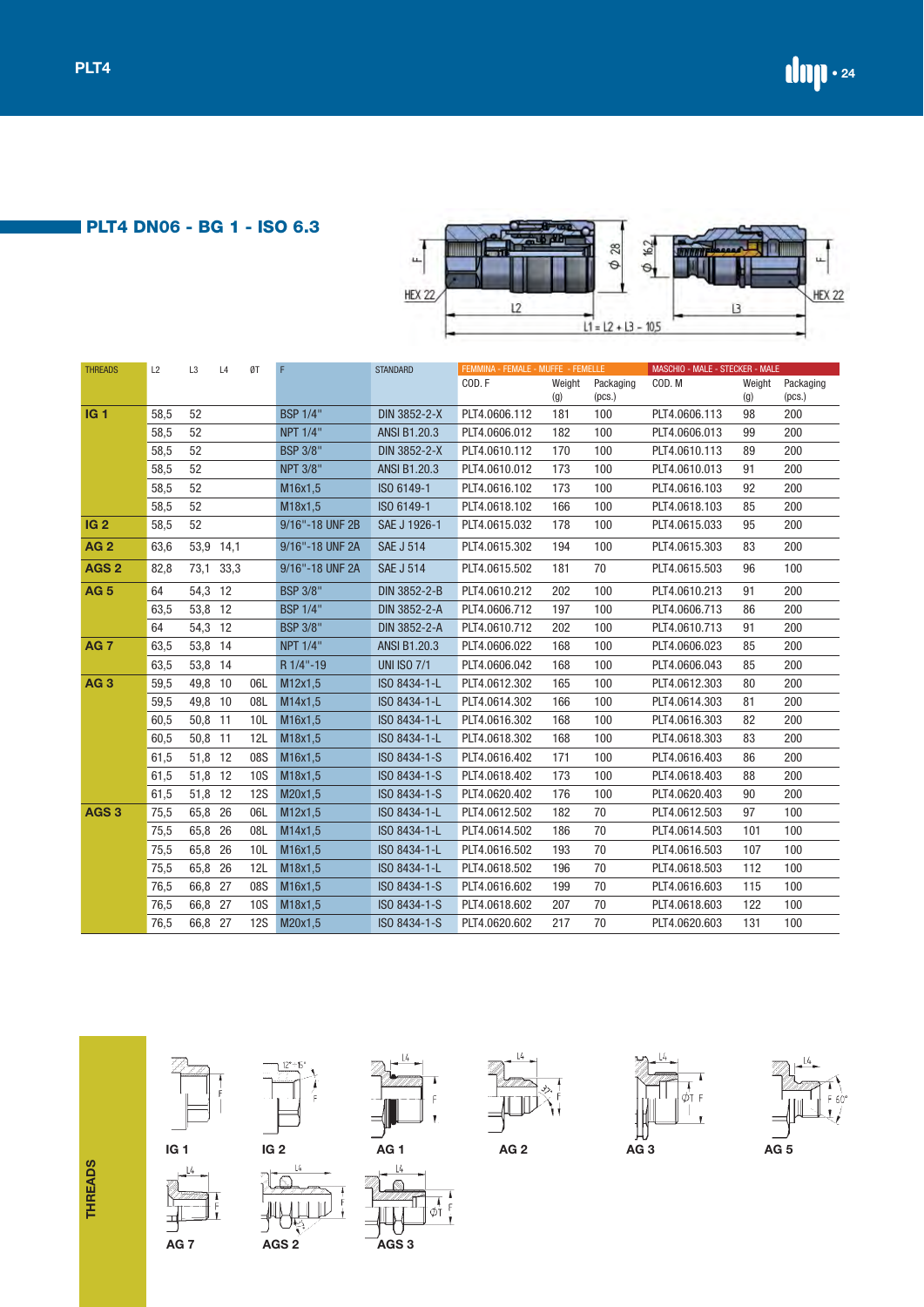**PLT4 DN13 - BG 2 - ISO 10**

| $\mathbf{\mu}$ | $\mathfrak{Z}$<br>€   | 19,76 | <b>88868</b> | u             |
|----------------|-----------------------|-------|--------------|---------------|
| <b>HEX 30</b>  | $L1 = L2 + L3 - 15.7$ |       |              | <b>HEX 30</b> |

| <b>THREADS</b>   | L2    | L3        | L4   | ØT         | F               | <b>STANDARD</b>     | FEMMINA - FEMALE - MUFFE - FEMELLE |               |                     | MASCHIO - MALE - STECKER - MALE |               |                     |
|------------------|-------|-----------|------|------------|-----------------|---------------------|------------------------------------|---------------|---------------------|---------------------------------|---------------|---------------------|
|                  |       |           |      |            |                 |                     | COD.F                              | Weight<br>(g) | Packaging<br>(pcs.) | COD. M                          | Weight<br>(g) | Packaging<br>(pcs.) |
| <b>IG1</b>       | 73,5  | 60,5      |      |            | <b>BSP 1/4"</b> | DIN 3852-2-X        | PLT4.1306.112                      | 319           | 60                  | PLT4.1306.113                   | 168           | 60                  |
|                  | 73,5  | 60,5      |      |            | <b>BSP 3/8"</b> | DIN 3852-2-X        | PLT4.1310.112                      | 309           | 60                  | PLT4.1310.113                   | 158           | 60                  |
|                  | 73,5  | 63,5      |      |            | <b>NPT 3/8"</b> | <b>ANSI B1.20.3</b> | PLT4.1310.012                      | 311           | 60                  | PLT4.1310.013                   | 184           | 60                  |
|                  | 73,5  | 60,5      |      |            | <b>BSP 1/2"</b> | DIN 3852-2-X        | PLT4.1313.112                      | 294           | 60                  | PLT4.1313.113                   | 154           | 60                  |
|                  | 73,5  | 63,5      |      |            | NPT 1/2"        | <b>ANSI B1.20.3</b> | PLT4.1313.012                      | 297           | 60                  | PLT4.1313.013                   | 168           | 60                  |
|                  | 73,5  | 60,5      |      |            | M14x1,5         | ISO 6149-1          | PLT4.1314.102                      | 317           | 60                  | PLT4.1314.103                   | 167           | 60                  |
|                  | 73,5  | 60,5      |      |            | M16x1,5         | ISO 6149-1          | PLT4.1316.102                      | 312           | 60                  | PLT4.1316.103                   | 162           | 60                  |
|                  | 73,5  | 60,5      |      |            | M18x1,5         | ISO 6149-1          | PLT4.1318.102                      | 305           | 60                  | PLT4.1318.103                   | 155           | 60                  |
|                  | 73,5  | 60,5      |      |            | M20x1,5         | ISO 6149-1          | PLT4.1320.102                      | 301           | 60                  | PLT4.1320.103                   | 158           | 60                  |
| <b>IG 2</b>      | 72    | 60,5      |      |            | 9/16-18 UNF 2B  | SAE J 1926-1        | PLT4.1315.032                      | 309           | 60                  | PLT4.1315.033                   | 165           | 60                  |
|                  | 73,5  | 60,5      |      |            | 3/4"-16 UNF 2B  | SAE J 1926-1        | PLT4.1319.032                      | 301           | 60                  | PLT4.1319.033                   | 160           | 60                  |
|                  | 74,5  | 64,5      |      |            | 7/8"-14 UNF 2B  | SAE J 1926-1        | PLT4.1323.032                      | 287           | 60                  | PLT4.1323.033                   | 159           | 60                  |
|                  | 74,5  | 62,5      |      |            | M16x1,5         | SAE J 2244/1        | PLT4.1316.112                      | 321           | 60                  | PLT4.1316.113                   | 175           | 60                  |
|                  | 74,5  | 60,5      |      |            | M22x1,5         | SAE J 2244/1        | PLT4.1322.102                      | 293           | 60                  | PLT4.1322.103                   | 147           | 60                  |
| <b>AG1</b>       | 74,5  | 60,5 13   |      |            | M14x1,5         | ISO 6149-2          | PLT4.1314.222                      | 286           | 60                  | PLT4.1314.223                   | 134           | 60                  |
|                  | 77,5  | 63,5 16   |      |            | M20x1,5         | ISO 6149-2          | PLT4.1320.222                      | 297           | 60                  | PLT4.1320.223                   | 145           | 60                  |
| <b>AG2</b>       | 77,1  | 61,6 14,1 |      |            | 9/16"-18 UNF 2A | <b>SAE J 514</b>    | PLT4.1315.302                      | 294           | 60                  | PLT4.1315.303                   | 142           | 60                  |
|                  | 79,7  | 64,2      | 16,7 |            | 3/4"-16 UNF 2A  | <b>SAE J 514</b>    | PLT4.1319.302                      | 291           | 60                  | PLT4.1319.303                   | 139           | 60                  |
| AGS <sub>2</sub> | 100,6 | 85,1      | 37,6 |            | 3/4"-16 UNF 2A  | <b>SAE J 514</b>    | PLT4.1319.502                      | 314           | 60                  | PLT4.1319.503                   | 162           | 60                  |
|                  | 104,1 | 88,6      | 41,1 |            | 7/8"-14 UNF 2A  | <b>SAE J 514</b>    | PLT4.1323.502                      | 330           | 60                  | PLT4.1323.503                   | 178           | 60                  |
| <b>AG 5</b>      | 77    | 62        | 12   |            | <b>BSP 3/8"</b> | DIN 3852-2-B        | PLT4.1310.212                      | 288           | 60                  | PLT4.1310.213                   | 136           | 60                  |
|                  | 79    | 64,5 13   |      |            | <b>BSP 1/2"</b> | DIN 3852-2-B        | PLT4.1313.212                      | 296           | 60                  | PLT4.1313.213                   | 144           | 60                  |
|                  | 73    | 58,5 11   |      |            | M16x1,5         | <b>DIN 3863-U</b>   | PLT4.1316.702                      | 280           | 60                  | PLT4.1316.703                   | 128           | 60                  |
|                  | 78    | 63,5 16   |      |            | M20x1,5         | <b>DIN 3863-U</b>   | PLT4.1320.702                      | 293           | 60                  | PLT4.1320.703                   | 141           | 60                  |
|                  | 76    | 61,5 14   |      |            | M22x1,5         | <b>DIN 3863-U</b>   | PLT4.1322.702                      | 290           | 60                  | PLT4.1322.703                   | 138           | 60                  |
| <b>AG7</b>       | 76,5  | 62,5 14   |      |            | <b>NPT 3/8"</b> | ANSI B1.20.3        | PLT4.1310.022                      | 289           | 60                  | PLT4.1310.023                   | 143           | 60                  |
| <b>AG3</b>       | 72,5  | 57,5 10   |      | 08L        | M14x1,5         | ISO 8434-1-L        | PLT4.1314.302                      | 278           | 60                  | PLT4.1314.303                   | 126           | 60                  |
|                  | 73,5  | 58,5      | 11   | 10L        | M16x1,5         | ISO 8434-1-L        | PLT4.1316.302                      | 279           | 60                  | PLT4.1316.303                   | 127           | 60                  |
|                  | 73,5  | 58,5      | 11   | 12L        | M18x1,5         | ISO 8434-1-L        | PLT4.1318.302                      | 280           | 60                  | PLT4.1318.303                   | 125           | 60                  |
|                  | 74,5  | 59,5 12   |      | 15L        | M22x1,5         | ISO 8434-1-L        | PLT4.1322.302                      | 286           | 60                  | PLT4.1322.303                   | 130           | 60                  |
|                  | 74,5  | 59,5 12   |      | 18L        | M26x1,5         | ISO 8434-1-L        | PLT4.1326.302                      | 301           | 60                  | PLT4.1326.303                   | 138           | 60                  |
|                  | 74,5  | 59,5 12   |      | <b>10S</b> | M18x1,5         | ISO 8434-1-S        | PLT4.1318.402                      | 285           | 60                  | PLT4.1318.403                   | 133           | 60                  |
|                  | 74,5  | 59,5 12   |      | <b>12S</b> | M20x1,5         | ISO 8434-1-S        | PLT4.1320.402                      | 288           | 60                  | PLT4.1320.403                   | 135           | 60                  |
|                  | 76,5  | 61,5 14   |      | <b>14S</b> | M22x1,5         | ISO 8434-1-S        | PLT4.1322.402                      | 293           | 60                  | PLT4.1322.403                   | 140           | 60                  |
|                  | 76,5  | 61,5 14   |      | <b>16S</b> | M24x1,5         | ISO 8434-1-S        | PLT4.1324.402                      | 296           | 60                  | PLT4.1324.403                   | 141           | 60                  |
| AGS <sub>3</sub> | 88,5  | 73,5 26   |      | 08L        | M14x1,5         | ISO 8434-1-L        | PLT4.1314.502                      | 297           | 60                  | PLT4.1314.503                   | 146           | 60                  |
|                  | 88,5  | 73,5 26   |      | 10L        | M16x1,5         | ISO 8434-1-L        | PLT4.1316.502                      | 304           | 60                  | PLT4.1316.503                   | 152           | 60                  |
|                  | 88,5  | 73,5 26   |      | 12L        | M18x1,5         | ISO 8434-1-L        | PLT4.1318.502                      | 309           | 60                  | PLT4.1318.503                   | 153           | 60                  |
|                  | 98,5  | 83,5 36   |      | 12L        | M18x1,5         | ISO 8434-1-L        | PLT4.1318.512                      | 320           | 60                  | PLT4.1318.513                   | 164           | 60                  |
|                  | 89,5  | 74,5 27   |      | 15L        | M22x1,5         | ISO 8434-1-L        | PLT4.1322.502                      | 334           | 60                  | PLT4.1322.503                   | 179           | 60                  |
|                  | 89,5  | 74,5 27   |      | 18L        | M26x1,5         | ISO 8434-1-L        | PLT4.1326.502                      | 370           | 60                  | PLT4.1326.503                   | 212           | 60                  |
|                  | 89,5  | 74,5 27   |      | 10S        | M18x1,5         | ISO 8434-1-S        | PLT4.1318.602                      | 319           | 60                  | PLT4.1318.603                   | 167           | 60                  |
|                  | 89,5  | 74,5 27   |      | 12S        | M20x1,5         | ISO 8434-1-S        | PLT4.1320.602                      | 328           | 60                  | PLT4.1320.603                   | 175           | 60                  |
|                  | 91,5  | 76,5 29   |      | 14S        | M22x1,5         | ISO 8434-1-S        | PLT4.1322.602                      | 345           | 60                  | PLT4.1322.603                   | 194           | 60                  |
|                  | 91,5  | 76,5 29   |      |            | 16S M24x1,5     | ISO 8434-1-S        | PLT4.1324.602                      | 352           | 60                  | PLT4.1324.603                   | 199           | 60                  |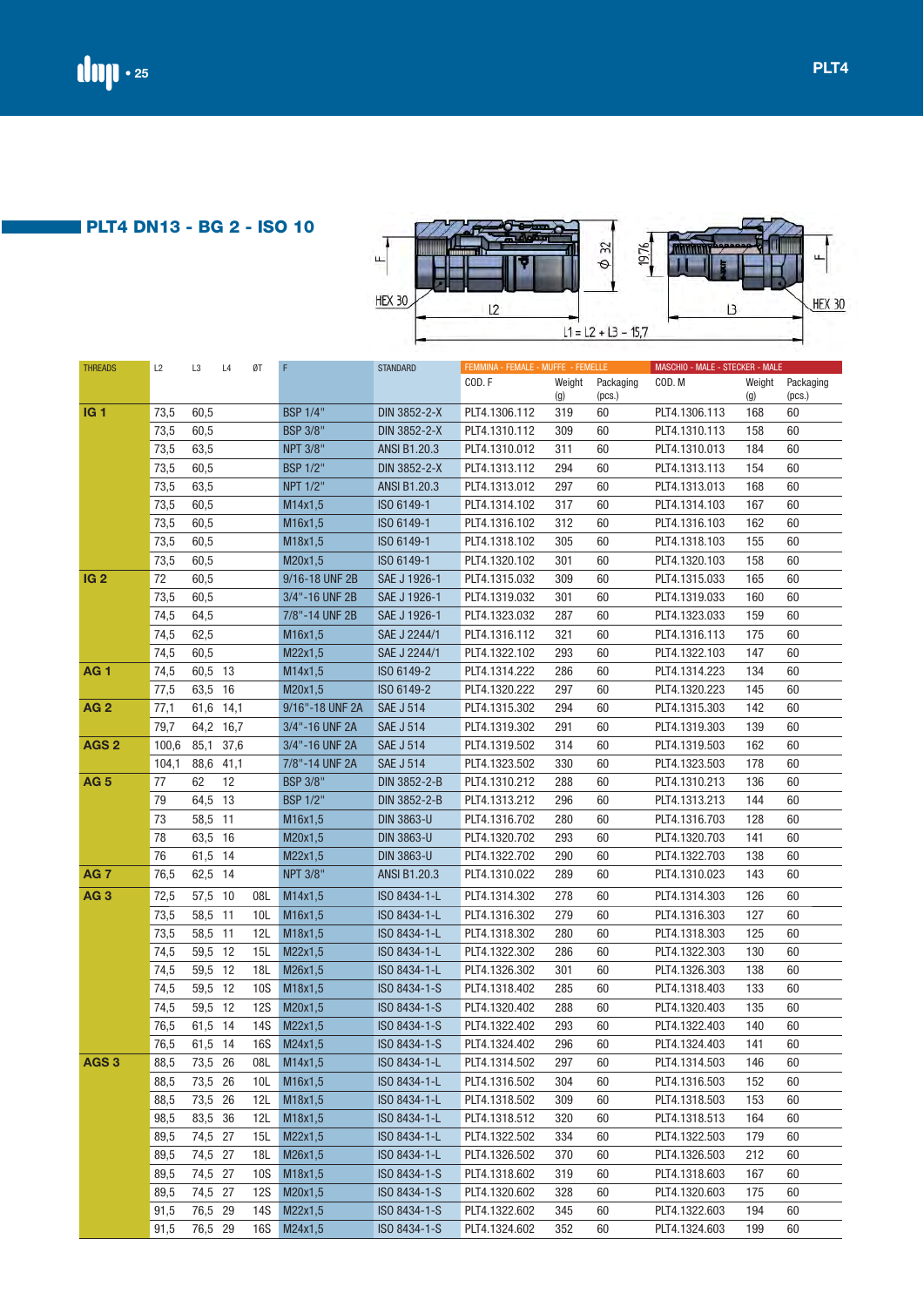**PLT4 DN20 - BG 3 - ISO 12.5**



| <b>THREADS</b>   | L2    | L <sub>3</sub> | L4   | ØT         | F                           | <b>STANDARD</b>   | FEMMINA - FEMALE - MUFFE - FEMELLE |            |              | MASCHIO - MALE - STECKER - MALE |            |              |
|------------------|-------|----------------|------|------------|-----------------------------|-------------------|------------------------------------|------------|--------------|---------------------------------|------------|--------------|
|                  |       |                |      |            |                             |                   | COD.F                              | Weight     | Packaging    | COD. M                          | Weight     | Packaging    |
| IG <sub>1</sub>  | 83,5  | 72,5           |      |            | <b>BSP 1/2"</b>             | DIN 3852-2-X      | PLT4.2013.112                      | (g)<br>529 | (pcs.)<br>35 | PLT4.2013.113                   | (g)<br>305 | (pcs.)<br>42 |
|                  |       | 74             |      |            |                             |                   | PLT4.2013.012                      | 532        | 35           |                                 | 314        | 42           |
|                  | 83,5  | 74,5           |      |            | NPT 1/2"<br><b>BSP 3/4"</b> | ANSI B1.20.3      | PLT4.2019.112                      | 498        | 35           | PLT4.2013.013<br>PLT4.2019.113  | 282        | 42           |
|                  | 83,5  |                |      |            |                             | DIN 3852-2-X      |                                    |            |              |                                 |            |              |
|                  | 83,5  | 74             |      |            | <b>NPT 3/4"</b>             | ANSI B1.20.3      | PLT4.2019.012                      | 507        | 35           | PLT4.2019.013                   | 290        | 42           |
|                  | 82,5  | 70,5           |      |            | M18x1,5                     | ISO 6149-1        | PLT4.2018.102                      | 534        | 35           | PLT4.2018.103                   | 300        | 42           |
|                  | 82,5  | 70<br>74       |      |            | M22x1,5                     | ISO 6149-1        | PLT4.2022.102                      | 517        | 35           | PLT4.2022.103                   | 283        | 42<br>42     |
|                  | 83,5  |                |      |            | M26x1,5                     | ISO 6149-1        | PLT4.2026.102                      | 496        | 35           | PLT4.2026.103                   | 280        |              |
|                  | 83,5  | 74             |      |            | M30x1,5                     | ISO 6149-1        | PLT4.2030.102                      | 470        | 35           | PLT4.2030.103                   | 254        | 42           |
| IG <sub>2</sub>  | 79,5  | 70             |      |            | 3/4"-16 UNF 2B              | SAE J 1926-1      | PLT4.2019.032                      | 507        | 35           | PLT4.2019.033                   | 293        | 42           |
|                  | 81,5  | 74             |      |            | 7/8"-14 UNF 2B              | SAE J 1926-1      | PLT4.2023.032                      | 512        | 35           | PLT4.2023.033                   | 306        | 42           |
|                  | 83,5  | 74             |      |            | 1"1/16-16 UN 2B             | SAE J 1926-1      | PLT4.2027.032                      | 492        | 35           | PLT4.2027.033                   | 276        | 42           |
| <b>AG2</b>       | 92,5  | 81             | 22   |            | 1"1/16-16 UN 2A             | <b>SAE J 514</b>  | PLT4.2027.302                      | 470        | 35           | PLT4.2027.303                   | 254        | 42           |
| AGS <sub>2</sub> | 111,6 | 100,1          | 41,1 |            | 7/8"-14 UNF 2A              | <b>SAE J 514</b>  | PLT4.2023.502                      | 510        | 30           | PLT4.2023.503                   | 291        | 42           |
|                  | 115,9 | 104,4          | 45,4 |            | 1"1/16-16 UN 2A             | <b>SAE J 514</b>  | PLT4.2027.502                      | 544        | 30           | PLT4.2027.503                   | 324        | 42           |
| <b>AG 5</b>      | 89,5  | 78             | 16   |            | <b>BSP 3/4"</b>             | DIN 3852-2-A      | PLT4.2019.712                      | 492        | 35           | PLT4.2019.713                   | 273        | 42           |
| AG <sub>3</sub>  | 81,5  | 70             | 11   | 12L        | M18x1,5                     | ISO 8434-1-L      | PLT4.2018.302                      | 453        | 35           | PLT4.2018.303                   | 239        | 42           |
|                  | 82,5  | 71             | 12   | 15L        | M22x1,5                     | ISO 8434-1-L      | PLT4.2022.302                      | 458        | 35           | PLT4.2022.303                   | 244        | 42           |
|                  | 82,5  | 71             | 12   | 18L        | M26x1,5                     | ISO 8434-1-L      | PLT4.2026.302                      | 466        | 35           | PLT4.2026.303                   | 250        | 42           |
|                  | 84,5  | 73             | 14   | 22L        | M30x2                       | ISO 8434-1-L      | PLT4.2030.302                      | 468        | 35           | PLT4.2030.303                   | 254        | 42           |
|                  | 82,5  | 71             | 12   | <b>10S</b> | M18x1,5                     | ISO 8434-1-S      | PLT4.2018.402                      | 460        | 35           | PLT4.2018.403                   | 243        | 42           |
|                  | 82,5  | 71             | 12   | <b>12S</b> | M20x1,5                     | ISO 8434-1-S      | PLT4.2020.402                      | 462        | 35           | PLT4.2020.403                   | 246        | 42           |
|                  | 84,5  | 73             | 14   | <b>14S</b> | M22x1,5                     | ISO 8434-1-S      | PLT4.2022.402                      | 466        | 35           | PLT4.2022.403                   | 250        | 42           |
|                  | 84,5  | 73             | 14   | <b>16S</b> | M24x1,5                     | ISO 8434-1-S      | PLT4.2024.402                      | 469        | 35           | PLT4.2024.403                   | 252        | 42           |
|                  | 86,5  | 75             | 16   | <b>20S</b> | M30x2                       | ISO 8434-1-S      | PLT4.2030.402                      | 481        | 35           | PLT4.2030.403                   | 267        | 42           |
| AGS <sub>3</sub> | 96,5  | 85             | 26   | 12L        | M18x1,5                     | ISO 8434-1-L      | PLT4.2018.502                      | 484        | 30           | PLT4.2018.503                   | 267        | 42           |
|                  | 97,5  | 86             | 27   | 15L        | M22x1,5                     | ISO 8434-1-L      | PLT4.2022.502                      | 508        | 30           | PLT4.2022.503                   | 292        | 42           |
|                  | 97,5  | 86             | 27   | 18L        | M26x1,5                     | ISO 8434-1-L      | PLT4.2026.502                      | 542        | 30           | PLT4.2026.503                   | 324        | 42           |
|                  | 104,5 | 93             | 34   | 22L        | M30x2                       | ISO 8434-1-L      | PLT4.2030.502                      | 576        | 30           | PLT4.2030.503                   | 361        | 42           |
|                  | 97,5  | 86             | 27   | <b>10S</b> | M18x1,5                     | ISO 8434-1-S      | PLT4.2018.602                      | 491        | 30           | PLT4.2018.603                   | 276        | 42           |
|                  | 97,5  | 86             | 27   | <b>12S</b> | M20x1,5                     | ISO 8434-1-S      | PLT4.2020.602                      | 508        | 30           | PLT4.2020.603                   | 286        | 42           |
|                  | 99,5  | 88             | 29   | <b>14S</b> | M22x1,5                     | ISO 8434-1-S      | PLT4.2022.602                      | 515        | 30           | PLT4.2022.603                   | 302        | 42           |
|                  | 99,5  | 88             | 29   | <b>16S</b> | M24x1,5                     | ISO 8434-1-S      | PLT4.2024.602                      | 528        | 30           | PLT4.2024.603                   | 310        | 42           |
|                  | 104,5 | 93             | 34   | <b>20S</b> | M30x2                       | ISO 8434-1-S      | PLT4.2030.602                      | 571        | 30           | PLT4.2030.603                   | 356        | 42           |
| AGS <sub>4</sub> | 109   | 97,5           | 38,5 |            | 1"-14 UNS 2A                | <b>SAE J 1453</b> | PLT4.2025.532                      | 539        | 30           | PLT4.2025.533                   | 323        | 42           |













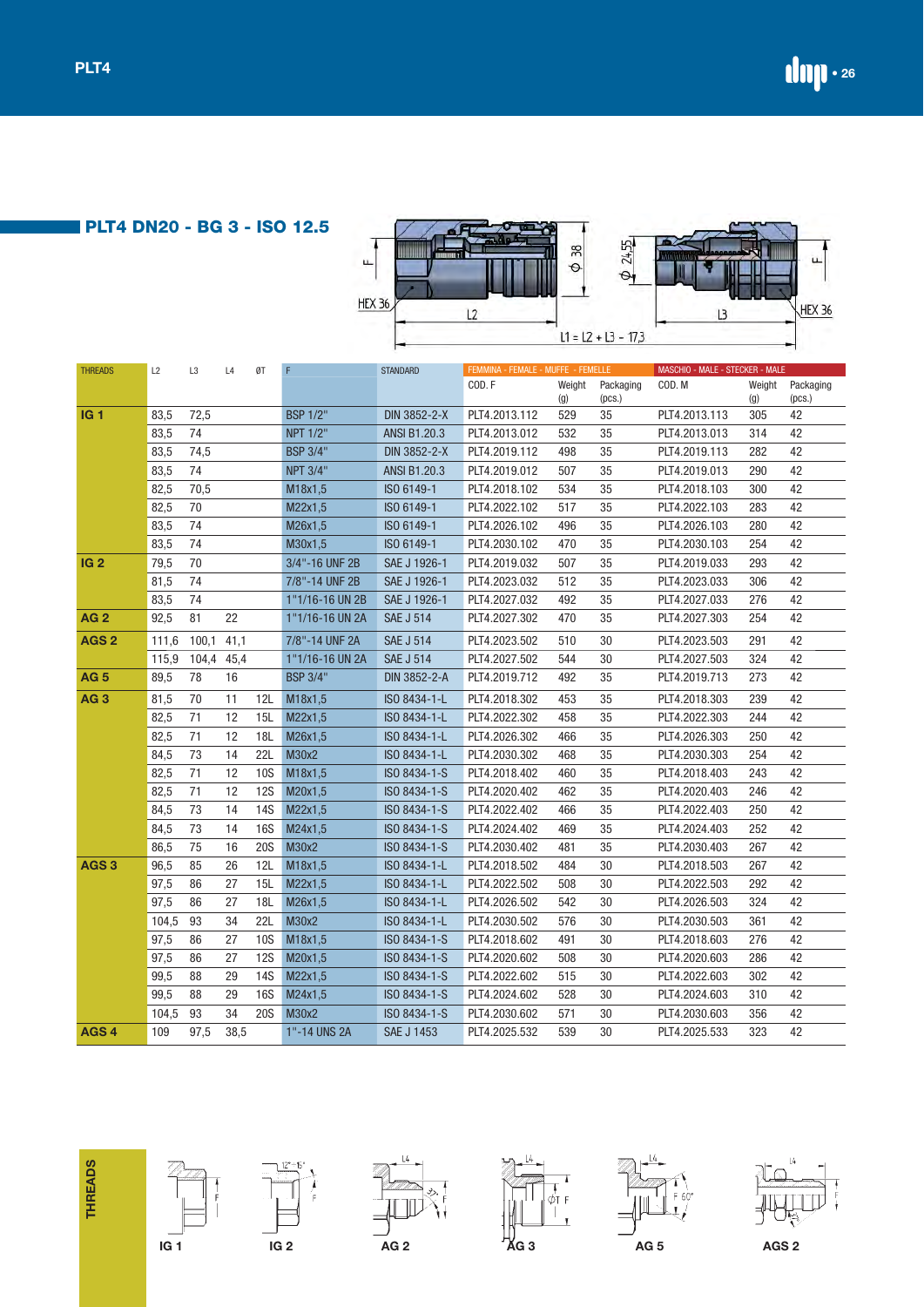**PLT4 DN22 - BG 4A - ISO 16**



| <b>THREADS</b>   | L2    | L3    | L4   | ØT         | F               | <b>STANDARD</b>  | FEMMINA - FEMALE - MUFFE - FEMELLE |        |           | MASCHIO - MALE - STECKER - MALE |        |           |
|------------------|-------|-------|------|------------|-----------------|------------------|------------------------------------|--------|-----------|---------------------------------|--------|-----------|
|                  |       |       |      |            |                 |                  | COD.F                              | Weight | Packaging | COD.M                           | Weight | Packaging |
|                  |       |       |      |            |                 |                  |                                    | (g)    | (pcs.)    |                                 | (g)    | (pcs.)    |
| IG <sub>1</sub>  | 86    | 72,5  |      |            | <b>BSP 1/2"</b> | DIN 3852-2-X     | PLT4.2213.112                      | 576    | 30        | PLT4.2213.113                   | 330    | 42        |
|                  | 86    | 74    |      |            | NPT 1/2"        | ANSI B1.20.3     | PLT4.2213.012                      | 579    | 30        | PLT4.2213.013                   | 340    | 42        |
|                  | 86    | 74,5  |      |            | <b>BSP 3/4"</b> | DIN 3852-2-X     | PLT4.2219.112                      | 545    | 30        | PLT4.2219.113                   | 307    | 42        |
|                  | 86    | 74    |      |            | <b>NPT 3/4"</b> | ANSI B1.20.3     | PLT4.2219.012                      | 553    | 30        | PLT4.2219.013                   | 315    | 42        |
|                  | 85    | 70,5  |      |            | M18x1,5         | ISO 6149-1       | PLT4.2218.102                      | 580    | 30        | PLT4.2218.103                   | 325    | 42        |
|                  | 85    | 70    |      |            | M22x1,5         | ISO 6149-1       | PLT4.2222.102                      | 563    | 30        | PLT4.2222.103                   | 308    | 42        |
|                  | 86    | 74    |      |            | M26x1,5         | ISO 6149-1       | PLT4.2226.102                      | 542    | 30        | PLT4.2226.103                   | 305    | 42        |
|                  | 86    | 74    |      |            | M30x1,5         | ISO 6149-1       | PLT4.2230.102                      | 516    | 30        | PLT4.2230.103                   | 279    | 42        |
| IG <sub>2</sub>  | 82    | 70    |      |            | 3/4"-16 UNF 2B  | SAE J 1926-1     | PLT4.2219.032                      | 553    | 30        | PLT4.2219.033                   | 318    | 42        |
|                  | 84    | 74    |      |            | 7/8"-14 UNF 2B  | SAE J 1926-1     | PLT4.2223.032                      | 558    | 30        | PLT4.2223.033                   | 331    | 42        |
|                  | 86    | 74    |      |            | 1"1/16-16 UN 2B | SAE J 1926-1     | PLT4.2227.032                      | 538    | 30        | PLT4.2227.033                   | 301    | 42        |
| <b>AG2</b>       | 95    | 81    | 22   |            | 1"1/16-16 UN 2A | <b>SAE J 514</b> | PLT4.2227.302                      | 516    | 30        | PLT4.2227.303                   | 279    | 42        |
| AGS <sub>2</sub> | 114,1 | 100,1 | 41,1 |            | 7/8"-14 UNF 2A  | <b>SAE J 514</b> | PLT4.2223.502                      | 557    | 30        | PLT4.2223.503                   | 316    | 42        |
|                  | 118,4 | 104,4 | 45,4 |            | 1"1/16-16 UN 2A | <b>SAE J 514</b> | PLT4.2227.502                      | 591    | 30        | PLT4.2227.503                   | 349    | 42        |
| <b>AG 5</b>      | 90    | 78    | 16   |            | <b>BSP 3/4"</b> | DIN 3852-2-A     | PLT4.2219.712                      | 535    | 30        | PLT4.2219.713                   | 298    | 42        |
| AG <sub>3</sub>  | 84    | 70    | 11   | 12L        | M18x1,5         | ISO 8434-1-L     | PLT4.2218.302                      | 500    | 30        | PLT4.2218.303                   | 264    | 42        |
|                  | 85    | 71    | 12   | 15L        | M22x1,5         | ISO 8434-1-L     | PLT4.2222.302                      | 505    | 30        | PLT4.2222.303                   | 269    | 42        |
|                  | 85    | 71    | 12   | 18L        | M26x1,5         | ISO 8434-1-L     | PLT4.2226.302                      | 513    | 30        | PLT4.2226.303                   | 275    | 42        |
|                  | 87    | 73    | 14   | 22L        | M30x2           | ISO 8434-1-L     | PLT4.2230.302                      | 515    | 30        | PLT4.2230.303                   | 279    | 42        |
|                  | 85    | 71    | 12   | <b>10S</b> | M18x1,5         | ISO 8434-1-S     | PLT4.2218.402                      | 506    | 30        | PLT4.2218.403                   | 268    | 42        |
|                  | 85    | 71    | 12   | <b>12S</b> | M20x1,5         | ISO 8434-1-S     | PLT4.2220.402                      | 509    | 30        | PLT4.2220.403                   | 271    | 42        |
|                  | 87    | 73    | 14   | <b>14S</b> | M22x1,5         | ISO 8434-1-S     | PLT4.2222.402                      | 513    | 30        | PLT4.2222.403                   | 275    | 42        |
|                  | 87    | 73    | 14   | <b>16S</b> | M24x1,5         | ISO 8434-1-S     | PLT4.2224.402                      | 516    | 30        | PLT4.2224.403                   | 277    | 42        |
|                  | 89    | 75    | 16   | <b>20S</b> | M30x2           | ISO 8434-1-S     | PLT4.2230.402                      | 528    | 30        | PLT4.2230.403                   | 292    | 42        |
| AGS <sub>3</sub> | 99    | 85    | 26   | 12L        | M18x1,5         | ISO 8434-1-L     | PLT4.2218.502                      | 530    | 30        | PLT4.2218.503                   | 293    | 42        |
|                  | 100   | 86    | 27   | 15L        | M22x1,5         | ISO 8434-1-L     | PLT4.2222.502                      | 554    | 30        | PLT4.2222.503                   | 317    | 42        |
|                  | 100   | 86    | 27   | 18L        | M26x1,5         | ISO 8434-1-L     | PLT4.2226.502                      | 588    | 30        | PLT4.2226.503                   | 349    | 42        |
|                  | 107   | 93    | 34   | 22L        | M30x2           | ISO 8434-1-L     | PLT4.2230.502                      | 623    | 30        | PLT4.2230.503                   | 386    | 42        |
|                  | 100   | 86    | 27   | <b>10S</b> | M18x1,5         | ISO 8434-1-S     | PLT4.2218.602                      | 538    | 30        | PLT4.2218.603                   | 301    | 42        |
|                  | 100   | 86    | 27   | <b>12S</b> | M20x1,5         | ISO 8434-1-S     | PLT4.2220.602                      | 554    | 30        | PLT4.2220.603                   | 312    | 42        |
|                  | 102   | 88    | 29   | <b>14S</b> | M22x1,5         | ISO 8434-1-S     | PLT4.2222.602                      | 562    | 30        | PLT4.2222.603                   | 327    | 42        |
|                  | 102   | 88    | 29   | <b>16S</b> | M24x1,5         | ISO 8434-1-S     | PLT4.2224.602                      | 575    | 30        | PLT4.2224.603                   | 335    | 42        |
|                  | 107   | 93    | 34   | <b>20S</b> | M30x2           | ISO 8434-1-S     | PLT4.2230.602                      | 618    | 30        | PLT4.2230.603                   | 381    | 42        |
| AGS <sub>4</sub> | 111,5 | 97,5  | 38,5 |            | 1"-14 UNS 2A    | SAE J 1453       | PLT4.2225.532                      | 586    | 30        | PLT4.2225.533                   | 348    | 42        |







ΦŤ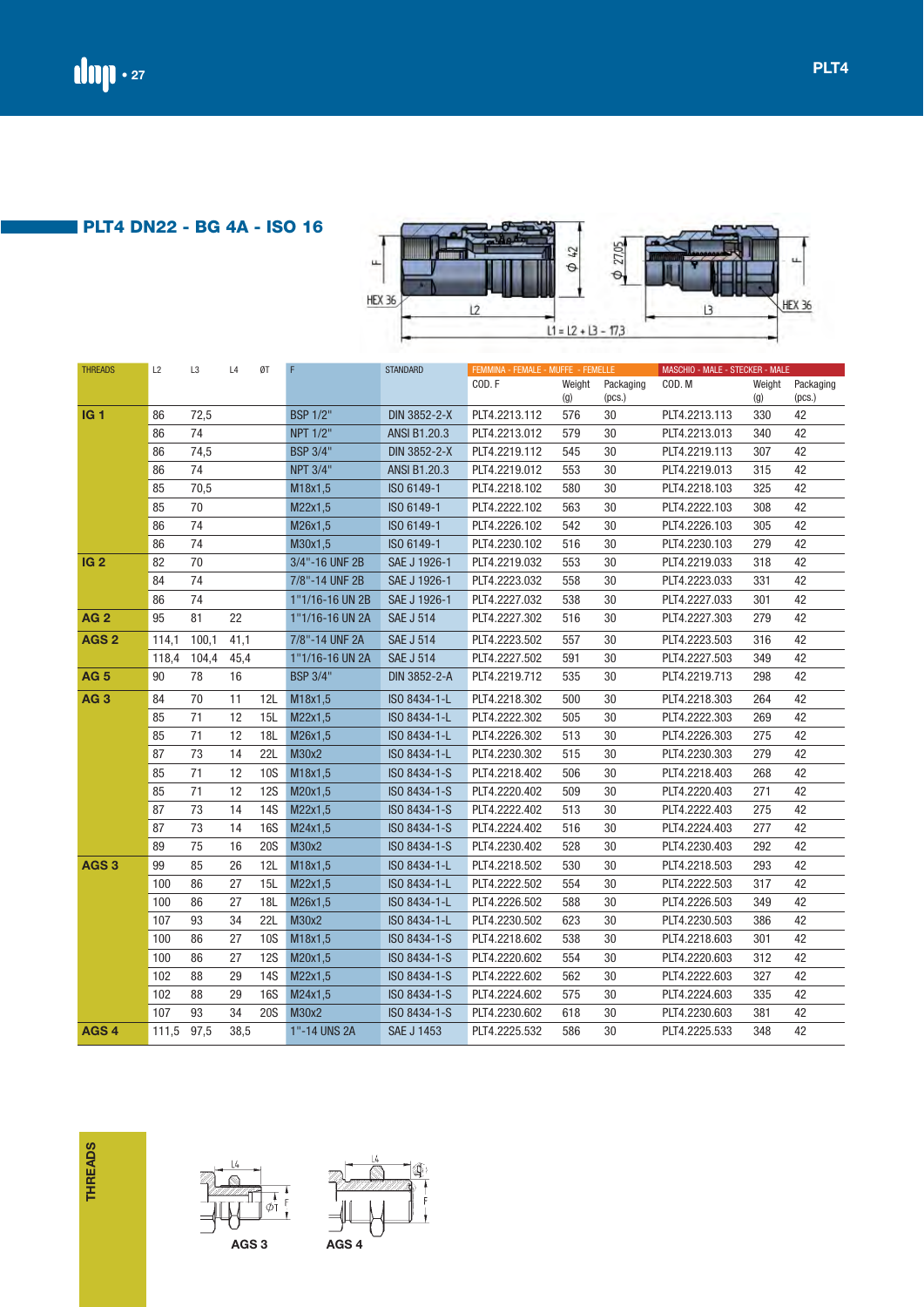**PLT4 DN25 - BG 4 - ISO 19**

| $\mu$         | $\infty$<br>Θ        | 29.95 | ╙             |
|---------------|----------------------|-------|---------------|
| <b>HEX 41</b> | $11 = 12 + 13 - 215$ |       | <b>HEX 41</b> |

| <b>THREADS</b>   | L2   | L <sub>3</sub> | L4 | ØT         | F                  | <b>STANDARD</b>     | FEMMINA - FEMALE - MUFFE - FEMELLE |        |           | MASCHIO - MALE - STECKER - MALE |        |           |
|------------------|------|----------------|----|------------|--------------------|---------------------|------------------------------------|--------|-----------|---------------------------------|--------|-----------|
|                  |      |                |    |            |                    |                     | COD.F                              | Weight | Packaging | COD. M                          | Weight | Packaging |
|                  |      |                |    |            |                    |                     |                                    | (g)    | (pcs.)    |                                 | (g)    | (pcs.)    |
| IG <sub>1</sub>  | 94,5 | 86             |    |            | <b>BSP 3/4"</b>    | DIN 3852-2-X        | PLT4.2519.112                      | 808    | 23        | PLT4.2519.113                   | 491    | 30        |
|                  | 94,5 | 86             |    |            | <b>NPT 3/4"</b>    | <b>ANSI B1.20.3</b> | PLT4.2519.012                      | 814    | 23        | PLT4.2519.013                   | 498    | 30        |
|                  | 97,5 | 86             |    |            | BSP <sub>1</sub> " | DIN 3852-2-X        | PLT4.2525.112                      | 780    | 23        | PLT4.2525.113                   | 431    | 30        |
|                  | 97,5 | 86             |    |            | NPT <sub>1</sub> " | <b>ANSI B1.20.3</b> | PLT4.2525.012                      | 786    | 23        | PLT4.2525.013                   | 440    | 30        |
|                  | 97,5 | 86             |    |            | M30x1,5            | ISO 6149-1          | PLT4.2530.102                      | 810    | 23        | PLT4.2530.103                   | 464    | 30        |
| IG <sub>2</sub>  | 95   | 86             |    |            | 1"1/16-16 UN 2B    | SAE J 1926-1        | PLT4.2527.032                      | 817    | 23        | PLT4.2527.033                   | 485    | 30        |
|                  | 95   | 86             |    |            | 1"5/16-12 UN 2B    | SAE J 1926-1        | PLT4.2533.032                      | 758    | 23        | PLT4.2533.033                   | 426    | 30        |
| <b>AG5</b>       | 97   | 88             | 18 |            | BSP <sub>1</sub> " | DIN 3852-2-B        | PLT4.2525.212                      | 775    | 23        | PLT4.2525.213                   | 435    | 30        |
|                  | 95   | 84             | 17 |            | BSP <sub>1</sub> " | <b>BS B5200</b>     | PLT4.2525.702                      | 751    | 23        | PLT4.2525.703                   | 411    | 30        |
|                  | 95   | 86             | 16 |            | <b>BSP 3/4"</b>    | DIN 3852-2-A        | PLT4.2519.712                      | 749    | 23        | PLT4.2519.713                   | 409    | 30        |
|                  | 97   | 88             | 18 |            | BSP <sub>1"</sub>  | DIN 3852-2-A        | PLT4.2525.712                      | 775    | 23        | PLT4.2525.713                   | 435    | 30        |
| AG <sub>3</sub>  | 97   | 79             | 12 | 18L        | M26x1,5            | ISO 8434-1-L        | PLT4.2526.302                      | 773    | 23        | PLT4.2526.303                   | 386    | 30        |
|                  | 99   | 81             | 14 | 22L        | M30x2              | ISO 8434-1-L        | PLT4.2530.302                      | 777    | 23        | PLT4.2530.303                   | 391    | 30        |
|                  | 99   | 81             | 14 | <b>28L</b> | M36x2              | ISO 8434-1-L        | PLT4.2536.302                      | 776    | 23        | PLT4.2536.303                   | 396    | 30        |
|                  | 101  | 83             | 16 | <b>20S</b> | M30x2              | ISO 8434-1-S        | PLT4.2530.402                      | 790    | 23        | PLT4.2530.403                   | 402    | 30        |
|                  | 103  | 85             | 18 | <b>25S</b> | M36x2              | ISO 8434-1-S        | PLT4.2536.402                      | 807    | 23        | PLT4.2536.403                   | 425    | 30        |
| AGS <sub>3</sub> | 119  | 101            | 34 | 18L        | M26x1,5            | ISO 8434-1-L        | PLT4.2526.502                      | 864    | 23        | PLT4.2526.503                   | 474    | 30        |
|                  | 119  | 101            | 34 | <b>22L</b> | M30x2              | ISO 8434-1-L        | PLT4.2530.502                      | 882    | 23        | PLT4.2530.503                   | 500    | 30        |
|                  | 119  | 101            | 34 | 28L        | M36x2              | ISO 8434-1-L        | PLT4.2536.502                      | 910    | 23        | PLT4.2536.503                   | 537    | 30        |
|                  | 121  | 103            | 36 | <b>20S</b> | M30x2              | ISO 8434-1-S        | PLT4.2530.602                      | 902    | 23        | PLT4.2530.603                   | 517    | 30        |
|                  | 123  | 105            | 38 | <b>25S</b> | M36x2              | ISO 8434-1-S        | PLT4.2536.602                      | 960    | 23        | PLT4.2536.603                   | 578    | 30        |

# **PLT4 DN30 - BG 5 - ISO 25**



|                 | CH <sub>2</sub> | $\overline{2}$ | CH <sub>3</sub> | L3 |                    | <b>STANDARD</b> | FEMMINA - FEMALE - MUFFE - FEMELLE |               |                     | MASCHIO - MALE - STECKER - MALE |                 |                     |
|-----------------|-----------------|----------------|-----------------|----|--------------------|-----------------|------------------------------------|---------------|---------------------|---------------------------------|-----------------|---------------------|
|                 |                 |                |                 |    |                    |                 | COD.F                              | Weight<br>(g) | Packaging<br>(pcs.) | COD. M                          | Weight<br>(g)   | Packaging<br>(pcs.) |
| IG <sub>1</sub> | 50              | 109.3          | 50              | 90 | BSP 1"             | DIN 3852-2-X    | PLT4.3025.112                      | 1236          |                     | PLT4.3025.113                   | 729             | 20                  |
|                 | 50              | 109.3          | 50              | 90 | NPT <sub>1</sub> " | ANSI B1.20.3    | PLT4.3025.012                      | 1251          |                     | PLT4.3025.013                   | 74 <sup>1</sup> | 20                  |
|                 | 55              | 109.3          | 55              | 90 | <b>BSP 1"1/4</b>   | DIN 3852-2-X    | PLT4.3031.112                      | 1237          |                     | PLT4.3031.113                   | 769             | 20                  |
|                 | 55              | 109.3          | -55             | 90 | NPT 1"1/4          | ANSI B1.20.3    | PLT4.3031.012                      | 1262          |                     | PLT4.3031.013                   | 781             | 20                  |
| IG <sub>2</sub> | 55              | 109.3          | 55              | 90 | 1"5/8-12 UN 2B     | SAE J 1926-1    | PLT4.3041.032                      | 1235          |                     | PLT4.3041.033                   | 768             | 20                  |







 $\begin{matrix} 1 & \lambda \\ \lambda & \lambda \\ \lambda & \lambda \end{matrix}$